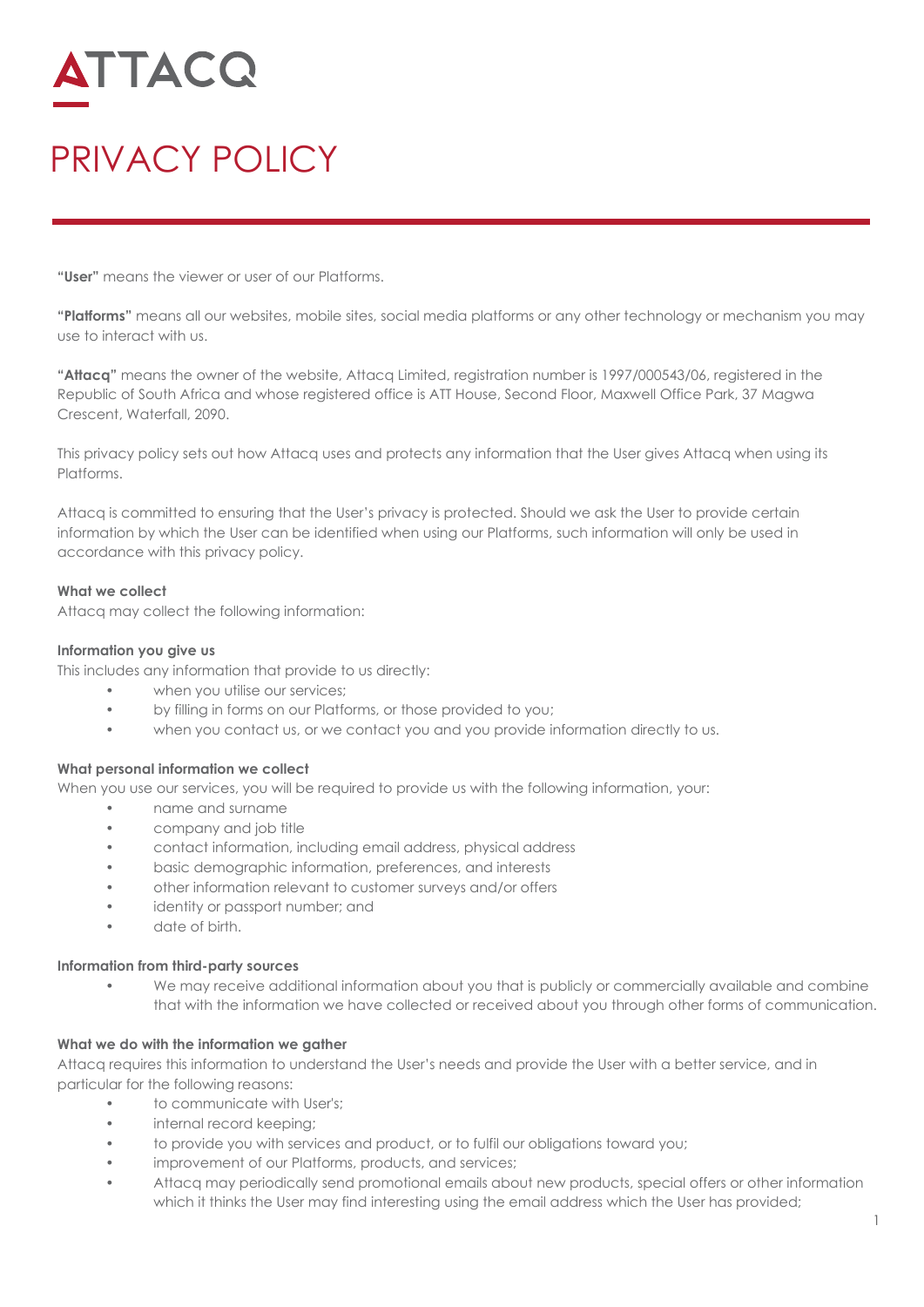from time to time, Attacq may also use the User's information to contact the User for market research purposes. We may contact you by email, phone, fax, or mail. We may use such information to customise the website according to your interests;

# **Security**

Attacq is committed to ensuring that the User's information is secure. In order to prevent unauthorised access or disclosure, Attacq has put in place suitable physical, electronic, and managerial procedures to safeguard and secure the information it collects online.

### **How we use cookies**

A cookie is a small file which asks permission to be placed on the User's computer's hard drive. Once the User agrees, the file is added, and the cookie helps analyse web traffic or lets the User know when the User visits a particular site. Cookies allow web applications to respond to the User as an individual. The web application can tailor its operations to the User's needs, likes and dislikes by gathering and remembering information about the User's preferences.

Attacq uses traffic log cookies to identify which pages are being used. This helps it to analyse data about webpage traffic and improve the website in order to tailor it to customer needs. Attacq only uses this information for statistical analysis purposes and then the data is removed from the system.

Overall, cookies help to provide the User with a better website, by enabling it to monitor which pages the User finds useful and which not. A cookie in no way gives Attacq access to the User's computer or any information about the User, other than the data the User chooses to share.

The User can choose to accept or decline cookies. Most web browsers automatically accept cookies, but the User can usually modify the browser setting to decline cookies if preferred. This may prevent the User from taking full advantage of the website.

# **Links to other websites**

The website may contain links to other websites of interest. However, once the User has used these links to leave this site, the User should note that Attacq does not have any control over that other website. Therefore, Attacq cannot be responsible for the protection and privacy of any information which the User provides whilst visiting such sites, and such sites are not governed by this privacy policy. The User should exercise caution and look at the privacy statement applicable to the website in question.

### **How we share the information of the User**

Attacq will not sell or lease a User's personal information to third parties without the User's permission. Attacq may share User's information with:

- Attacq's affiliates, in other words, other companies in the Attacq group;
- other parties in response to legal process, laws, or when necessary to conduct or protect our legal rights;
- other parties in connection with certain business transactions (in the event that we restructure or sell any of our businesses or assets, we may disclose your personal information to the prospective buyer of such business or assets or other transacting party);
- companies that provide services to us (companies that provide services to us or act on our behalf may have access to information about you. These companies are limited in their ability to use information they receive in the course of providing services to us or you);

### **Retention of data**

- Attacq will retain User personal information only for as long as is necessary for the purposes set out in this privacy policy or to comply with our legal obligations, resolve disputes, and enforce our legal agreements and policies.
- We may retain other data for internal analysis purposes.

### **Transfer of data**

- Attacq is based in and operates from South Africa. Your information, including personal information, may be transferred to, and maintained on servers located outside of your country, where the data privacy laws, regulations and standards, may not be equivalent to the laws in South Africa.
- We might transfer your personal information to places outside of South Africa and store it there, where our suppliers might process it. If that happens, we require our suppliers to apply the same standards as when we process your information in South Africa.